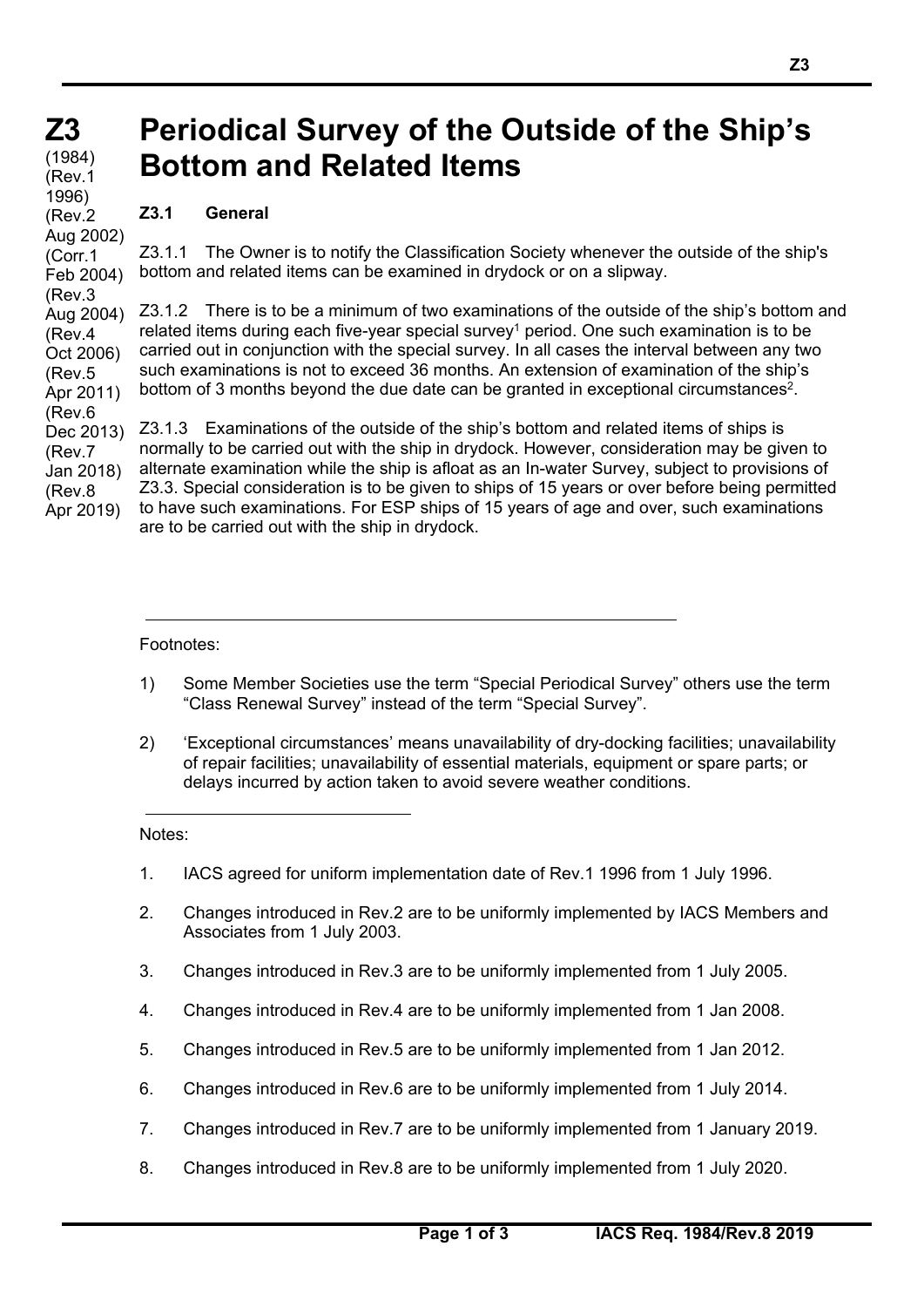**Z3 (cont)** Z3.1.4 The interval between examinations of the outside of the ship's bottom and related items for ships operating in fresh water and for certain harbour or non-self-propelled craft may be greater than that given in Z3.1.2.

> Z3.1.5 Compliance with UR Z3 does not absolve the Owner from compliance with the requirements of SOLAS as amended, especially when shorter intervals between examination of the ship's bottom for certain types of ship are required.

> Z3.1.6 For Oil Tankers, Combination Carriers, Bulk Carriers, Chemical Tankers, Double Hull Oil Tankers, Double Side Skin Bulk Carriers, General Dry Cargo Ships and Liquefied Gas Carriers, reference is also be made to Z10.1, Z10.2, Z10.3, Z10.4, Z10.5, Z7.1 and Z7.2 as applicable.

## **Z3.2 Scope of the survey**

 $\overline{a}$ 

Z3.2.1 When a ship is in drydock or on a slipway, it is to be placed on blocks of sufficient height and with the necessary staging to permit the examination of elements such as shell plating including bottom and bow plating, stern frame and rudder, sea chests and valves, propeller, etc.

Z3.2.2 The shell plating is to be examined for excessive corrosion, or deterioration due to chafing or contact with the ground and for any undue unfairness or buckling. Special attention is to be paid to the connection between the bilge strakes and the bilge keels. Important plate unfairness or other deterioration which do not necessitate immediate repairs are to be recorded.

Z3.2.3 Sea chests and their gratings, sea connections and overboard discharge valves and cocks and their fastenings to the hull or sea chests are to be examined. Valves and cocks need not be opened up more than once in a special survey period unless considered necessary by the Surveyor.

Z3.2.4 Visible parts of rudder, rudder pintles, rudder shafts and couplings and stern frame are to be examined. If considered necessary by the Surveyor, the rudder is to be lifted or the inspection plates removed for the examination of pintles. The clearance in the rudder bearings is to be ascertained and recorded. Where applicable, pressure test of the rudder may be required as deemed necessary by the surveyor.

Z3.2.5 Visible parts of propeller and stern bush, are to be examined. The clearance in the stern bush and the efficiency of the oil gland, if fitted, are to be ascertained and recorded. For controllable pitch propellers, the Surveyor is to be satisfied with the fastenings and tightness of hub and blade sealing. Dismantling need not to be carried out unless considered necessary by the Surveyor.

Z3.2.6 Visible parts of side thrusters are to be examined. Other propulsion systems which also have manoeuvring characteristics (such as directional propellers, vertical axis propellers, water jet units) are to be examined externally with focus on the condition of gear housing, propeller blades, bolt locking and other fastening arrangements. Sealing arrangement of propeller blades, propeller shaft and steering column shall be verified.

NOTE: For the survey of propeller shafts, refer to Requirement UR Z21.

Z3.2.7 Special consideration may be given in application of relevant sections of this Unified Requirement to commercial vessels owned or chartered by Governments, which are utilized in support of military operations or service.